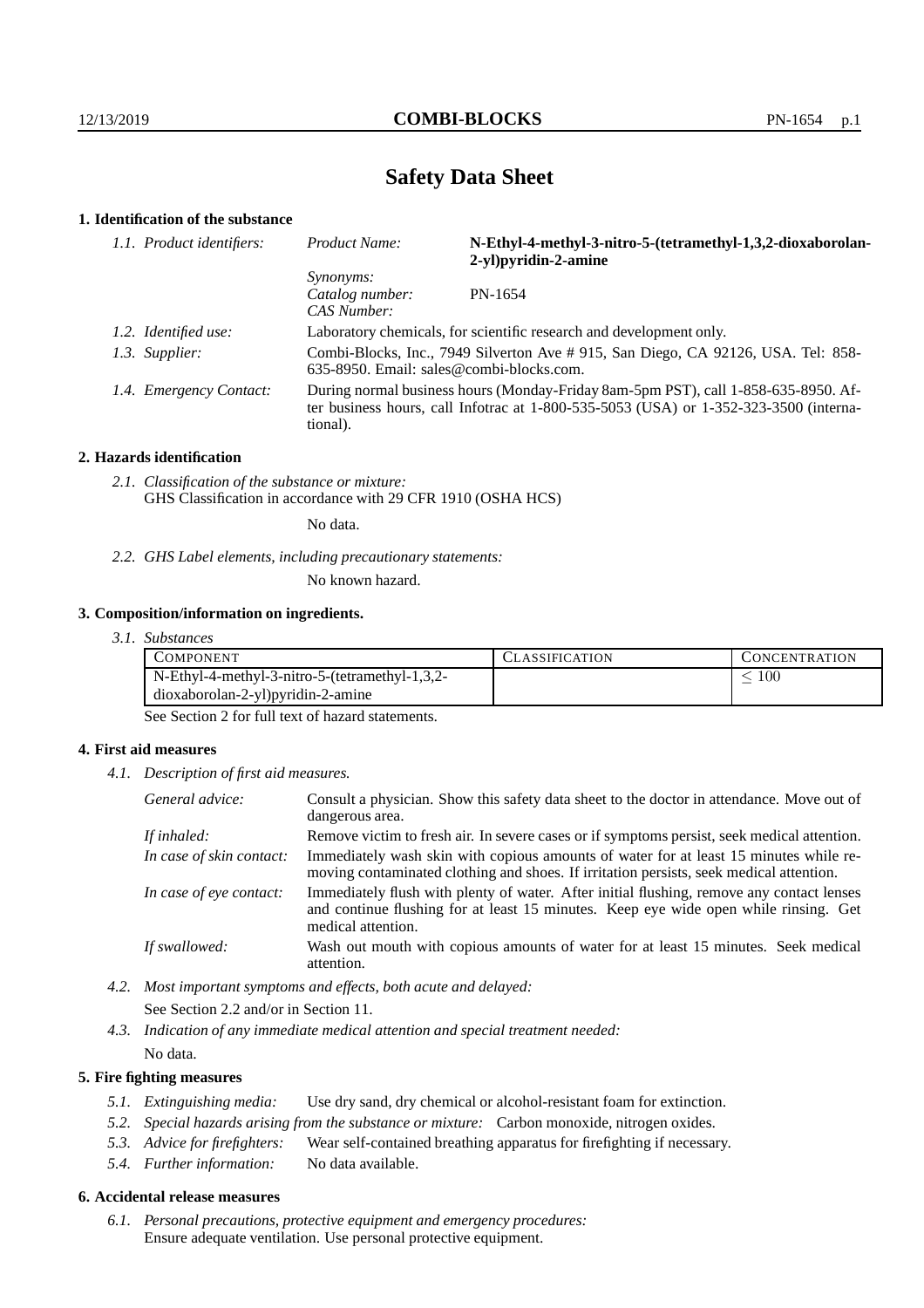|                                                                                                               | 6.2. Environmental precautions:                                                                                                                                                                                                                                    |                                                                                                                                                                                        |  |  |
|---------------------------------------------------------------------------------------------------------------|--------------------------------------------------------------------------------------------------------------------------------------------------------------------------------------------------------------------------------------------------------------------|----------------------------------------------------------------------------------------------------------------------------------------------------------------------------------------|--|--|
|                                                                                                               | Should not be released into the environment. See Section 12 for additional ecological information.                                                                                                                                                                 |                                                                                                                                                                                        |  |  |
|                                                                                                               | 6.3. Methods and materials for containment and cleaning up:                                                                                                                                                                                                        |                                                                                                                                                                                        |  |  |
|                                                                                                               | Sweep up or vacuum up spillage and collect in suitable container for disposal.                                                                                                                                                                                     |                                                                                                                                                                                        |  |  |
| 6.4. Reference to other sections:                                                                             |                                                                                                                                                                                                                                                                    |                                                                                                                                                                                        |  |  |
|                                                                                                               |                                                                                                                                                                                                                                                                    | Refer to protective measures listed in Sections 8 and 13.                                                                                                                              |  |  |
|                                                                                                               | 7. Handling and storage                                                                                                                                                                                                                                            |                                                                                                                                                                                        |  |  |
|                                                                                                               | 7.1. Precautions for safe handling: Avoid contact with skin and eyes. Avoid inhalation of vapour or mist. Keep away<br>from sources of ignition - No smoking. Take measures to prevent the build up of electro-<br>static charge. For precautions see section 2.2. |                                                                                                                                                                                        |  |  |
|                                                                                                               | 7.2. Conditions for safe storage, including any incompatibilities: Store refrigerated. Keep container tightly closed in<br>a dry and well-ventilated place. Containers which are opened must be carefully resealed<br>and kept upright to prevent leakage.         |                                                                                                                                                                                        |  |  |
|                                                                                                               | 7.3. Specific end use(s):                                                                                                                                                                                                                                          | Laboratory chemicals, for scientific research and development only.                                                                                                                    |  |  |
|                                                                                                               | 8. Exposure Controls / Personal protection                                                                                                                                                                                                                         |                                                                                                                                                                                        |  |  |
|                                                                                                               | 8.1. Control parameters:                                                                                                                                                                                                                                           |                                                                                                                                                                                        |  |  |
| Components with workplace control parameters: Contains no substances with occupational exposure limit values. |                                                                                                                                                                                                                                                                    |                                                                                                                                                                                        |  |  |
|                                                                                                               | 8.2. Exposure controls:                                                                                                                                                                                                                                            |                                                                                                                                                                                        |  |  |
|                                                                                                               |                                                                                                                                                                                                                                                                    | Appropriate engineering controls: Ensure that eyewash stations and safety showers are close to the workstation<br>location. Ensure adequate ventilation, especially in confined areas. |  |  |
|                                                                                                               | Personal protective equipment:                                                                                                                                                                                                                                     |                                                                                                                                                                                        |  |  |
|                                                                                                               | Eye/face protection:                                                                                                                                                                                                                                               | Wear appropriate protective eyeglasses or chemical safety goggles as described by OSHA's<br>eye and face protection regulations in 29 CFR 1910.133 or European Standard EN166.         |  |  |
|                                                                                                               | Skin protection:                                                                                                                                                                                                                                                   | Handle with gloves. Gloves must be inspected prior to use. Use proper glove removal<br>technique (without touching glove's outer surface) to avoid skin contact with this product.     |  |  |

| Eye/face protection:                                                                                                                                                                                                                                                           | Wear appropriate protective eyeglasses or chemical safety goggles as described by OSHA's<br>eye and face protection regulations in 29 CFR 1910.133 or European Standard EN166.                                                                                                                                         |  |  |
|--------------------------------------------------------------------------------------------------------------------------------------------------------------------------------------------------------------------------------------------------------------------------------|------------------------------------------------------------------------------------------------------------------------------------------------------------------------------------------------------------------------------------------------------------------------------------------------------------------------|--|--|
| Skin protection:                                                                                                                                                                                                                                                               | Handle with gloves. Gloves must be inspected prior to use. Use proper glove removal<br>technique (without touching glove's outer surface) to avoid skin contact with this product.<br>Dispose of contaminated gloves after use in accordance with applicable laws and good<br>laboratory practices. Wash and dry hands |  |  |
| Complete suit protecting against chemicals, Flame retardant antistatic protective clothing.<br><b>Body Protection:</b><br>The type of protective equipment must be selected according to the concentration and<br>amount of the dangerous substance at the specific workplace. |                                                                                                                                                                                                                                                                                                                        |  |  |
| Respiratory protection:                                                                                                                                                                                                                                                        |                                                                                                                                                                                                                                                                                                                        |  |  |
| Control of environmental exposure:                                                                                                                                                                                                                                             | Prevent further leakage or spillage if safe to do so. Do not let product enter<br>drains.                                                                                                                                                                                                                              |  |  |

# **9. Physical and chemical properties**

*9.1. Information on basic physical and chemical properties*

| (a)                        | Appearance:                                   | No data  |
|----------------------------|-----------------------------------------------|----------|
| (b)                        | Odour:                                        | No data  |
| (c)                        | Odour Threshold:                              | No data  |
| (d)                        | pH:                                           | No data  |
| (e)                        | Melting point/freezing point:                 | No date. |
| (f)                        | Initial boiling point and boiling range:      | No data  |
| (g)                        | Flash point:                                  | No data  |
| (h)                        | Evaporatoin rate:                             | No data  |
| (i)                        | Flammability (solid, gas):                    | No data  |
| (j)                        | Upper/lower flammability or explosive limits: | No data  |
| $\rm(k)$                   | Vapour pressure:                              | No data  |
| $\left( \mathrm{l}\right)$ | Vapour density:                               | No data  |
| (m)                        | Relative density:                             | No data  |
| (n)                        | Water solubility:                             | No data  |
| $\circ$                    | Partition coefficient: n-octanol/water:       | No data  |
| (p)                        | Auto-ignition:                                | No data  |
| (q)                        | Decomposition temperature:                    | No data  |
| (r)                        | Viscosity:                                    | No data  |
| (s)                        | Explosive properties:                         | No data  |
| (t)                        | Oxidizing properties:                         | No data  |